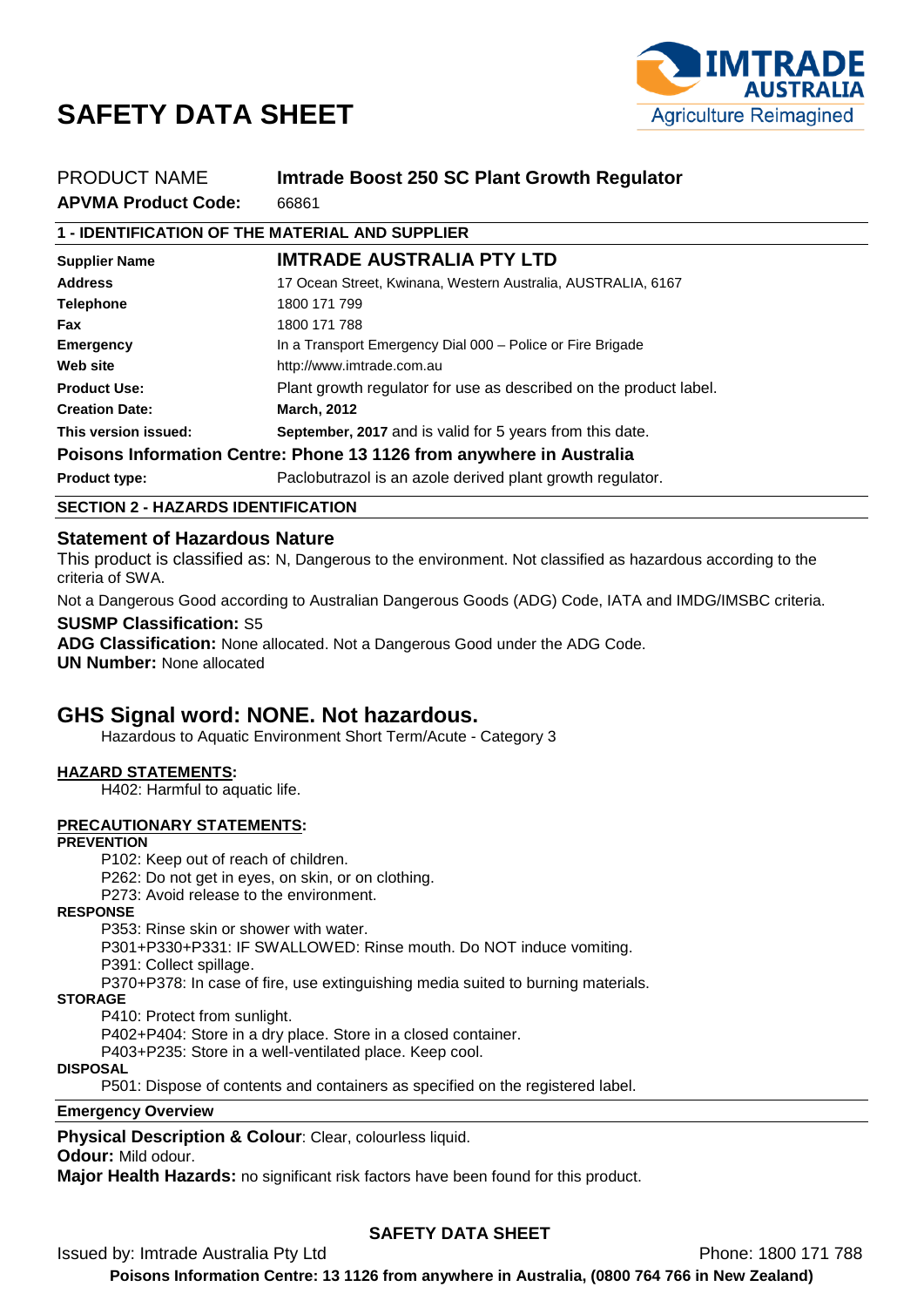| <b>SECTION 3 - COMPOSITION/INFORMATION ON INGREDIENTS</b> |                   |        |                                |         |  |
|-----------------------------------------------------------|-------------------|--------|--------------------------------|---------|--|
| Ingredients                                               | <b>CAS No</b>     | Conc.% | TWA $(mg/m^3)$ STEL $(mg/m^3)$ |         |  |
| Paclobutrazol                                             | 76738-62-0 250g/L |        | not set                        | not set |  |
| Other non hazardous ingredients                           | secret            | to 100 | not set                        | not set |  |

This is a commercial product whose exact ratio of components may vary slightly. Minor quantities of other non hazardous ingredients are also possible.

The SWA TWA exposure value is the average airborne concentration of a particular substance when calculated over a normal 8 hour working day for a 5 day working week. The STEL (Short Term Exposure Limit) is an exposure value that may be equalled (but should not be exceeded) for no longer than 15 minutes and should not be repeated more than 4 times per day. There should be at least 60 minutes between successive exposures at the STEL. The term "peak "is used when the TWA limit, because of the rapid action of the substance, should never be exceeded, even briefly.

## **SECTION 4 - FIRST AID MEASURES**

## **General Information:**

You should call The Poisons Information Centre if you feel that you may have been poisoned, burned or irritated by this product. The number is 13 1126 from anywhere in Australia (0800 764 766 in New Zealand) and is available at all times. Have this SDS with you when you call.

**Inhalation:** First aid is not generally required. If in doubt, contact a Poisons Information Centre or a doctor. **Skin Contact:** Irritation is unlikely. However, if irritation does occur, flush with lukewarm, gently flowing water for 5 minutes or until chemical is removed.

**Eye Contact:** No effects expected. If irritation does occur, flush contaminated eye(s) with lukewarm, gently flowing water for 5 minutes or until the product is removed. Obtain medical advice if irritation becomes painful or lasts more than a few minutes. Take special care if exposed person is wearing contact lenses.

**Ingestion:** If product is swallowed or gets in mouth, do NOT induce vomiting; wash mouth with water and give some water to drink. If symptoms develop, or if in doubt contact a Poisons Information Centre or a doctor.

### **SECTION 5 - FIRE FIGHTING MEASURES**

**Fire and Explosion Hazards**: The major hazard in fires is usually inhalation of heated and toxic or oxygen deficient (or both), fire gases. There is no risk of an explosion from this product under normal circumstances if it is involved in a fire.

Only small quantities of decomposition products are expected from this product at temperatures normally achieved in a fire. This will only occur after heating to dryness.

Fire decomposition products from this product may be toxic if inhaled. Take appropriate protective measures.

**Extinguishing Media:** Not combustible. Use extinguishing media suited to burning materials.

**Fire Fighting:** No special firefighting measures are thought necessary for this product.

| Flash point:                     | Does not burn.                  |
|----------------------------------|---------------------------------|
| <b>Upper Flammability Limit:</b> | Does not burn.                  |
| <b>Lower Flammability Limit:</b> | Does not burn.                  |
| <b>Autoignition temperature:</b> | Not applicable - does not burn. |
| <b>Flammability Class:</b>       | Does not burn.                  |
|                                  |                                 |

### **SECTION 6 - ACCIDENTAL RELEASE MEASURES**

**Accidental release:** In the event of a major spill, prevent spillage from entering drains or water courses. As a minimum, wear overalls, goggles and gloves. Suitable materials for protective clothing include rubber, PVC. Eye/face protective equipment should comprise as a minimum, protective glasses and, preferably, goggles. If there is a significant chance that vapours or mists are likely to build up in the cleanup area, we recommend that you use a respirator. Usually, no respirator is necessary when using this product. However, if you have any doubts consult the Australian Standard mentioned below (section 8).

Stop leak if safe to do so, and contain spill. Absorb onto sand, vermiculite or other suitable absorbent material. If spill is too large or if absorbent material is not available, try to create a dike to stop material spreading or going into drains or waterways. Sweep up and shovel or collect recoverable product into labelled containers for recycling or salvage, and dispose of promptly. Recycle containers wherever possible after careful cleaning. Refer to product label for specific instructions. After spills, wash area preventing runoff from entering drains. If a significant quantity of material enters drains, advise emergency services. Full details regarding disposal of used containers, spillage and unused material may be found on the label. If there is any conflict between this SDS and the label, instructions on the label prevail. Ensure legality of disposal by consulting regulations prior to disposal. Thoroughly launder protective clothing before storage or re-use. Advise laundry of nature of contamination when sending contaminated clothing to laundry.

## **SAFETY DATA SHEET**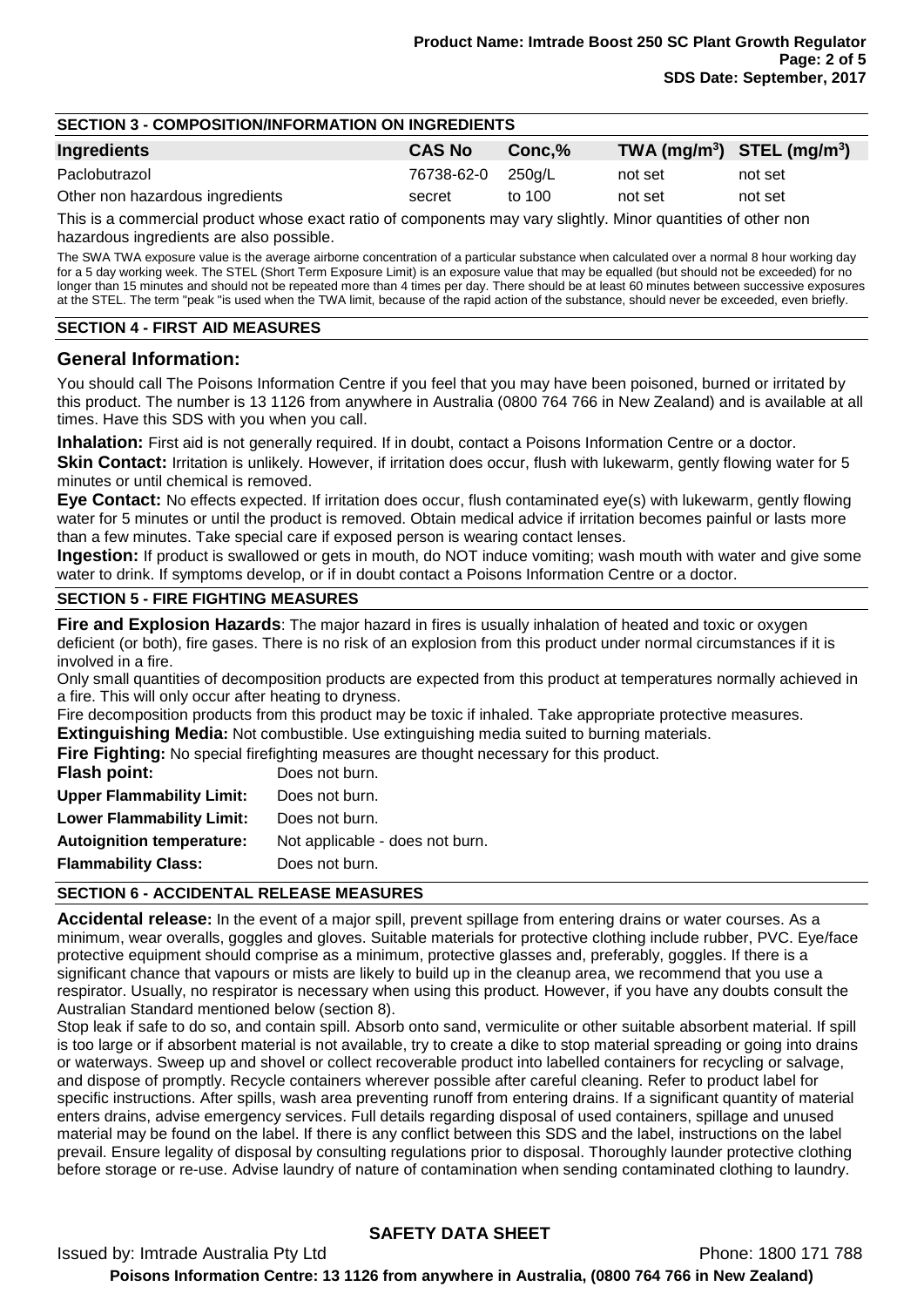#### **SECTION 7 - HANDLING AND STORAGE**

**Handling:** Keep exposure to this product to a minimum, and minimise the quantities kept in work areas. Check Section 8 of this SDS for details of personal protective measures, and make sure that those measures are followed. The measures detailed below under "Storage" should be followed during handling in order to minimise risks to persons using the product in the workplace. Also, avoid contact or contamination of product with incompatible materials listed in Section 10.

**Storage:** This product is a Scheduled Poison. Observe all relevant regulations regarding sale, transport and storage of this schedule of poison. Store in the closed original container in a dry, cool, well-ventilated area out of direct sunlight. Make sure that the product does not come into contact with substances listed under "Incompatibilities" in Section 10. Some liquid preparations settle or separate on standing and may require stirring before use. Check packaging - there may be further storage instructions on the label.

#### **SECTION 8 - EXPOSURE CONTROLS AND PERSONAL PROTECTION**

The following Australian Standards will provide general advice regarding safety clothing and equipment:

Respiratory equipment: **AS/NZS 1715**, Protective Gloves: **AS 2161**, Occupational Protective Clothing: AS/NZS 4501 set 2008, Industrial Eye Protection: **AS1336** and **AS/NZS 1337**, Occupational Protective Footwear: **AS/NZS2210**.

#### **SWA Exposure Limits TWA (mg/m3**

**) STEL (mg/m3 )**

Exposure limits have not been established by SWA for any of the significant ingredients in this product.

The ADI for Paclobutrazol is set at 0.01mg/kg/day. The corresponding NOEL is set at 1.4mg/kg/day. ADI means Acceptable Daily Intake; NOEL means No-observable-effect-level. Data from Australian ADI List, June 2014.

No special equipment is usually needed when occasionally handling small quantities. The following instructions are for bulk handling or where regular exposure in an occupational setting occurs without proper containment systems. **Ventilation:** This product should only be used in a well ventilated area. If natural ventilation is inadequate, use of a fan is suggested.

**Eye Protection:** Eye protection such as protective glasses or goggles is recommended when product is being used. **Skin Protection:** The information at hand indicates that this product is not harmful and that normally no special skin protection is necessary. However, we suggest that you routinely avoid contact with all chemical products and that you wear suitable gloves (preferably elbow-length) when skin contact is likely.

**Protective Material Types:** We suggest that protective clothing be made from the following: rubber, PVC. **Respirator:** Usually, no respirator is necessary when using this product. However, if you have any doubts consult the Australian Standard mentioned above.

| <b>Physical Description &amp; colour:</b>    | Clear, colourless liquid.                        |  |
|----------------------------------------------|--------------------------------------------------|--|
| Odour:                                       | Mild odour.                                      |  |
| <b>Boiling Point:</b>                        | Approximately 100°C at 100kPa.                   |  |
| <b>Freezing/Melting Point:</b>               | No specific data. Liquid at normal temperatures. |  |
| <b>Volatiles:</b>                            | Water component.                                 |  |
| <b>Vapour Pressure:</b>                      | 2.37 kPa at 20°C (water vapour pressure).        |  |
| <b>Vapour Density:</b>                       | As for water.                                    |  |
| <b>Specific Gravity:</b>                     | No data.                                         |  |
| <b>Water Solubility:</b>                     | Not available.                                   |  |
| pH:                                          | No data.                                         |  |
| <b>Volatility:</b>                           | No data.                                         |  |
| <b>Odour Threshold:</b>                      | No data.                                         |  |
| <b>Evaporation Rate:</b>                     | As for water.                                    |  |
| <b>Coeff Oil/water Distribution:</b>         | No data                                          |  |
| <b>Autoignition temp:</b>                    | Not applicable - does not burn.                  |  |
| <b>SECTION 10 - STABILITY AND REACTIVITY</b> |                                                  |  |

## **SECTION 9 - PHYSICAL AND CHEMICAL PROPERTIES:**

**Reactivity:** This product is unlikely to react or decompose under normal storage conditions. However, if you have any doubts, contact the supplier for advice on shelf life properties.

**Conditions to Avoid:** Store in the closed original container in a dry, cool, well-ventilated area out of direct sunlight. **Incompatibilities:** strong acids, strong bases, strong oxidising agents.

**Fire Decomposition:** Only small quantities of decomposition products are expected from this product at temperatures normally achieved in a fire. This will only occur after heating to dryness. Combustion forms carbon dioxide, and if incomplete, carbon monoxide and possibly smoke. Water is also formed. May form nitrogen and its compounds, and under some circumstances, oxides of nitrogen. Occasionally hydrogen cyanide gas in reducing

## **SAFETY DATA SHEET**

Issued by: Imtrade Australia Pty Ltd **Phone: 1800 171 788**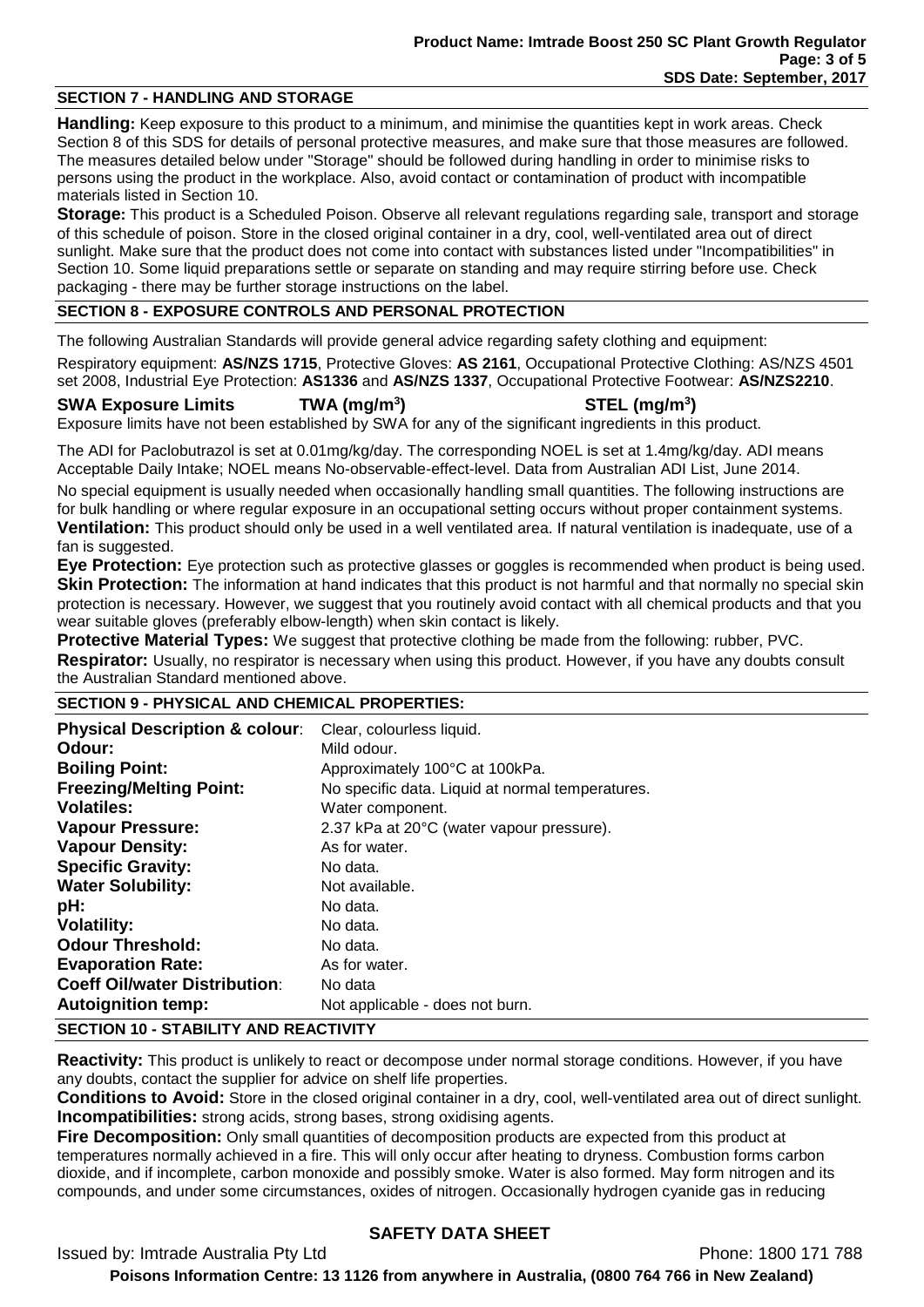atmospheres. Carbon monoxide poisoning produces headache, weakness, nausea, dizziness, confusion, dimness of vision, disturbance of judgment, and unconsciousness followed by coma and death. **Polymerisation:** This product will not undergo polymerisation reactions.

#### **SECTION 11 - TOXICOLOGICAL INFORMATION**

## **Local Effects:**

**Target Organs:** There is no data to hand indicating any particular target organs.

## **Classification of Hazardous Ingredients**

Ingredient **Risk Phrases** 

No ingredient mentioned in the HSIS Database is present in this product at hazardous concentrations.

## **Potential Health Effects**

## **Inhalation:**

**Short Term Exposure:** Available data indicates that this product is not harmful. In addition product is unlikely to cause any discomfort or irritation.

**Long Term Exposure:** No data for health effects associated with long term inhalation.

## **Skin Contact:**

**Short Term Exposure:** Available data indicates that this product is not harmful. It should present no hazards in normal use. However product may be mildly irritating, but is unlikely to cause anything more than mild discomfort which should disappear once contact ceases.

**Long Term Exposure:** No data for health effects associated with long term skin exposure.

## **Eye Contact:**

**Short Term Exposure:** This product may be irritating to eyes, but is unlikely to cause anything more than mild transient discomfort.

**Long Term Exposure:** No data for health effects associated with long term eye exposure.

## **Ingestion:**

**Short Term Exposure:** Significant oral exposure is considered to be unlikely. However, this product may be irritating to mucous membranes but is unlikely to cause anything more than transient discomfort.

**Long Term Exposure:** No data for health effects associated with long term ingestion.

### **Carcinogen Status:**

**SWA:** No significant ingredient is classified as carcinogenic by SWA.

**NTP:** No significant ingredient is classified as carcinogenic by NTP.

**IARC:** No significant ingredient is classified as carcinogenic by IARC.

### **SECTION 12 - ECOLOGICAL INFORMATION**

This product is harmful to aquatic organisms.

### **SECTION 13 - DISPOSAL CONSIDERATIONS**

**Disposal:** Special help is available for the disposal of Agricultural Chemicals. The product label will give general advice regarding disposal of small quantities, and how to cleanse containers. However, for help with the collection of unwanted rural chemicals, contact ChemClear 1800 008 182 http://www.chemclear.com.au/ and for help with the disposal of empty drums, contact DrumMuster http://www.drummuster.com.au/ where you will find contact details for your area.

### **SECTION 14 - TRANSPORT INFORMATION**

**UN Number:** This product is not classified as a Dangerous Good by ADG, IATA or IMDG/IMSBC criteria. No special transport conditions are necessary unless required by other regulations.

### **SECTION 15 - REGULATORY INFORMATION**

**AICS:** All of the significant ingredients in this formulation are compliant with NICNAS regulations. The following ingredient: Paclobutrazol, is mentioned in the SUSMP.

### **SECTION 16 - OTHER INFORMATION**

### **This SDS contains only safety-related information. For other data see product literature.**

**Acronyms:**

ADG Code **Australian Code for the Transport of Dangerous Goods by Road and Rail (7th edition)** 

## **SAFETY DATA SHEET**

Issued by: Imtrade Australia Pty Ltd **Phone: 1800 171 788** 

**Poisons Information Centre: 13 1126 from anywhere in Australia, (0800 764 766 in New Zealand)**